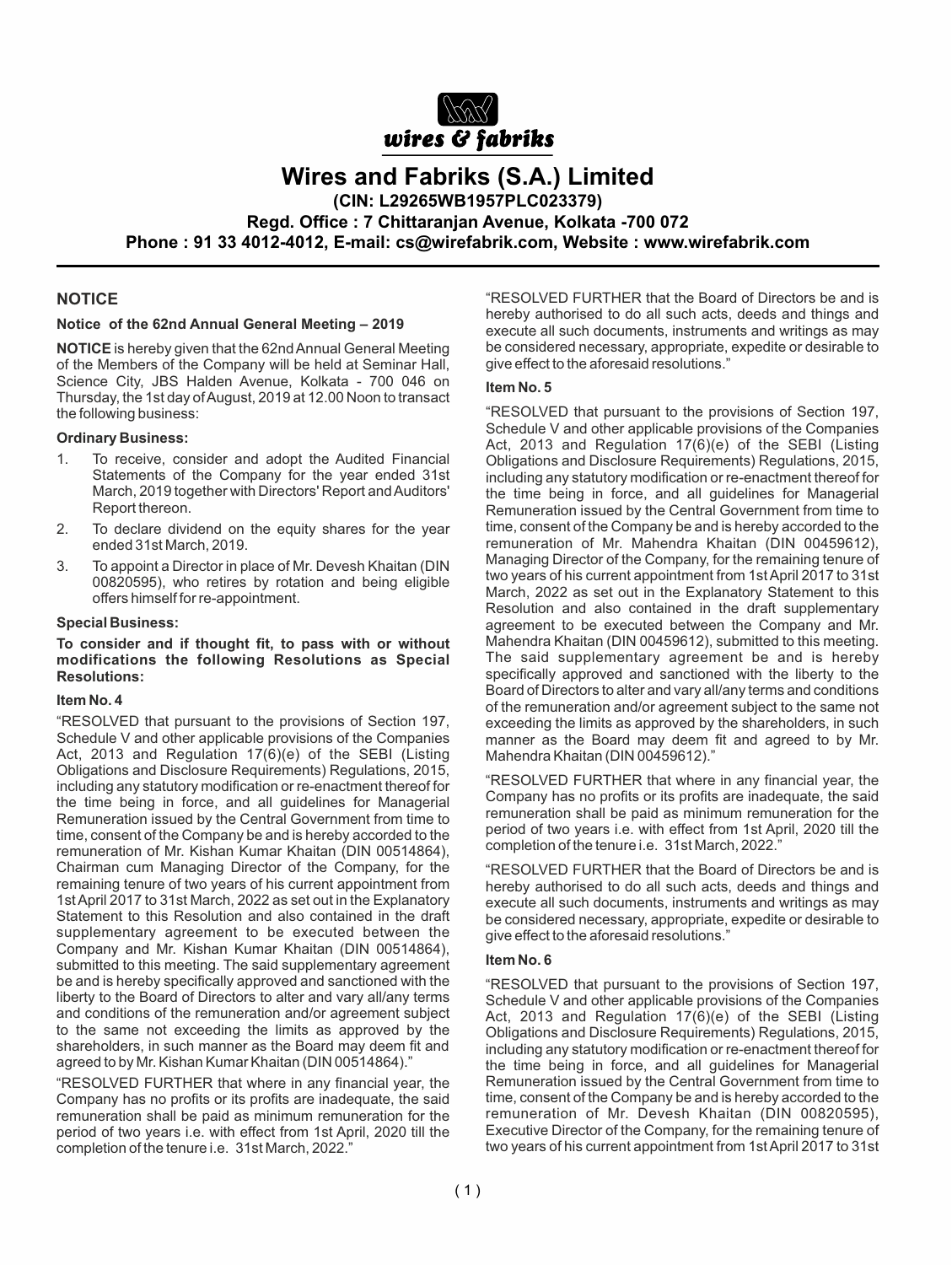

March, 2022 as set out in the Explanatory Statement to this Resolution and also contained in the draft supplementary agreement to be executed between the Company and Mr. Devesh Khaitan (DIN 00820595), submitted to this meeting. The said supplementary agreement be and is hereby specifically approved and sanctioned with the liberty to the Board of Directors to alter and vary all/any terms and conditions of the remuneration and/or agreement subject to the same not exceeding the limits as approved by the shareholders, in such manner as the Board may deem fit and agreed to by Mr. Devesh Khaitan (DIN 00820595)."

"RESOLVED FURTHER that where in any financial year, the Company has no profits or its profits are inadequate, the said remuneration shall be paid as minimum remuneration for the period of two years i.e. with effect from 1st April, 2020 till the completion of the tenure i.e. 31st March, 2022.'

"RESOLVED FURTHER that the Board of Directors be and is hereby authorised to do all such acts, deeds and things and execute all such documents, instruments and writings as may be considered necessary, appropriate, expedite or desirable to give effect to the aforesaid resolutions."

#### **NOTES:**

- A. **A member entitled to attend and vote is entitled to appoint a proxy to attend and vote instead of himself/ herself and a proxy need not be a member of the Company. The proxy in order to be effective must be received at the Registered Office of the Company not less than 48 hours before the time of the Meeting**. **A person can act as Proxy on behalf of Members not exceeding Fifty (50) and holding in the aggregate not more than 10% of the Total Share Capital of the Company carrying voting power. A member holding more than 10% of the total share capital of the Company carrying voting rights may appoint a single person as proxy and such person shall not act as a proxy for any other person or shareholder.**
- B. Corporate members intending to send their authorised representatives to attend the Meeting are requested to send a certified copy of the Board Resolution authorising their representative to attend and vote on their behalf at the Meeting.
- C. The Register of Members and Share Transfer Books of the Company shall remain closed from **Friday, the 26th day of July, 2019 to Thursday, the 1st day of August, 2019 (both days inclusive),** for the purpose of payment of dividend for the financial year ended 31st March, 2019. The dividend, if approved and declared at the forthcoming Annual General Meeting, will be paid, to those shareholders whose name appears in the Register of Members/ in the records of National Securities Depository Ltd. (NSDL) and Central Depository Services (India) Ltd. (CDSL) as beneficial owners at the close of **25th day of July, 2019**.
- D. **Shareholders who have so far neither received nor encashed dividend warrants for any of the financial years ended 31st March, 2012 and thereafter, may**

**claim or approach the Company for payment**. Pursuant to provisions of Section 124(5) of the Companies Act, 2013, dividend for the financial year 2011-2012 and thereafter, which remains unpaid or unclaimed for a period of 7 years from the date they became due for payment will be transferred to Investor Education and Protection Fund (IEPF) of the Central Government. *All unpaid/unclaimed dividends for the financial years up to 2010-2011 have been transferred to the IEPF set up by the Central Government. It may be noted that once the unpaid/unclaimed dividend is transferred to the IEPF of the Central Government as above, no claim with the Company or the IEPF will lie in respect thereof.*

**As per provisions of Section 124(6) of the Companies Act, 2013, all shares in respect of which, dividend for the financial year 2011-2012 and thereafter, has not been paid or claimed for 7 consecutive years or more will be transferred by the company in the name of Investor Education and Protection Fund (IEPF) of the Central Government.** *All shares in respect of which, dividend for the financial year 2010-2011 and thereafter, has not been paid or claimed for 7 consecutive years or more has been transferred by the company in the name of Investor Education and Protection Fund (IEPF) of the Central Government.*

E. As required by Regulation 36(3) of SEBI (Listing Obligations & Disclosure Requirements) Regulations, 2015, the information relating to Directors who are proposed to be re-appointed are given in following order: Name of the Director, Age, Educational Qualification, Date of Appointment, Brief Profile and Area of Expertise, Other Directorships & Committee Memberships (in listed entities), relationship with other Directors and Shareholding.

Mr. Devesh Khaitan (DIN 00820595), aged 37 years, is a M.SC. (Finance & Management) from the University of Exter, U.K. He did PGDBEM from the EDII, Ahmedabad and B.Com (Hons.) from the St. Xavier's College, Kolkata. Mr. Khaitan joined the Company in the year 2009 and was first appointed as Business Executive then promoted as Deputy Chief Operating Officer - Chemicals in the year 2009 itself. He was appointed and designated as the Executive Director of the Company since 27.06.2014. His leadership made the Company an established player of the industry and has diversified successfully into various products. He is responsible for policy implementation and management of various functions. He sets company's strategic direction while overseeing all operations and management matters. During his tenure as Executive Director the Company has progressed well. Mr. Khaitan has rich experience in Paper Industry and varied experience in diversified fields. Mr. Devesh Khaitan does not hold Directorships or the Committee Memberships in any other listed entities. Mr. Khaitan is the son of Mr. Kishan Kumar Khaitan, Chairman cum Managing Director of the Company and holds 100 Equity Shares of the Company in his name.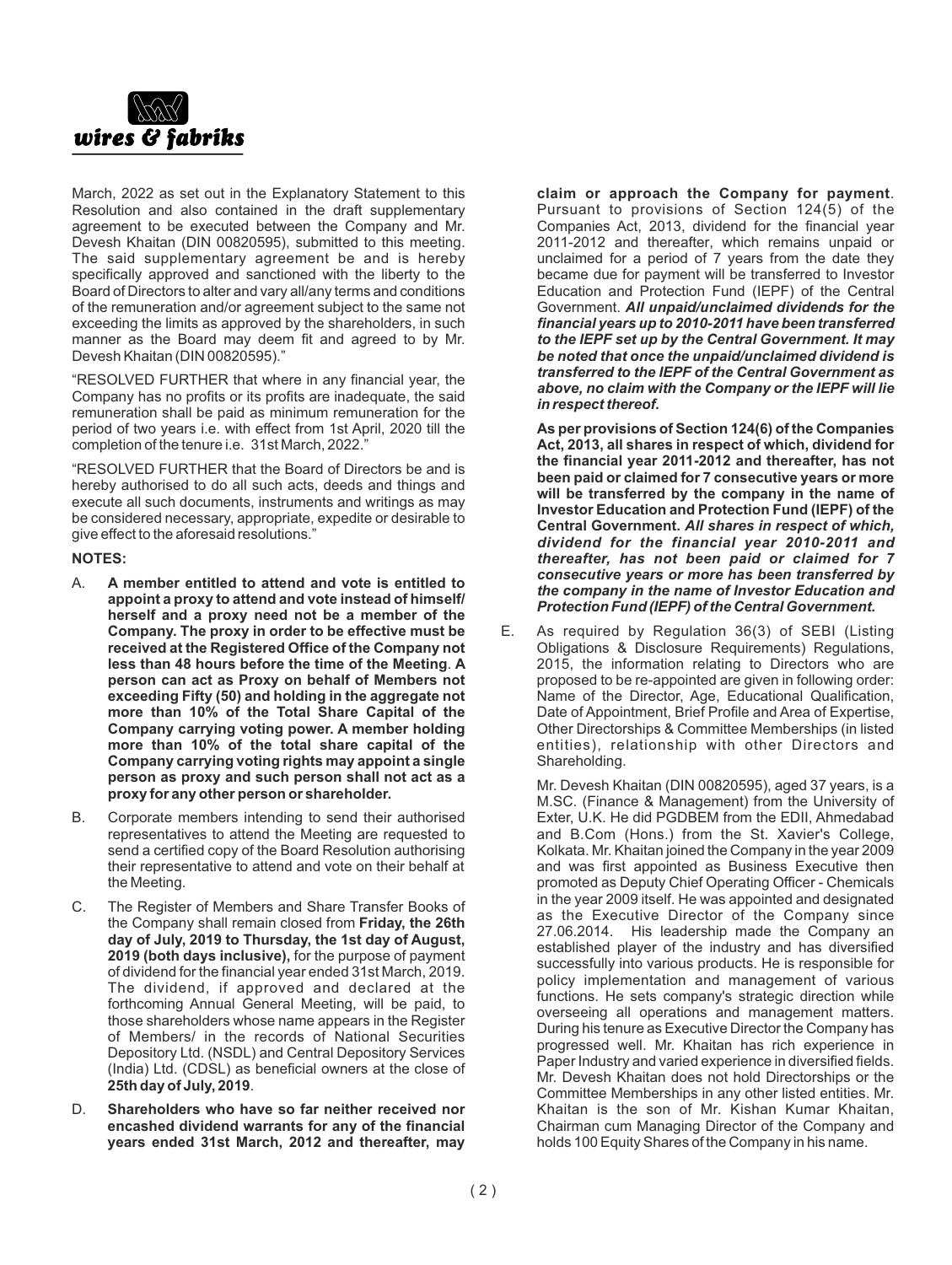

- F. As per the provisions of the Companies Act, 2013, the facility for making nominations is available to the shareholders in respect of the equity shares held by them. Members holding shares in physical form may send their request in duly filled and signed prescribed Form SH-13 at Company's Registered Office address. This facility is made available folio wise to individual shareholders including joint holders and for the entire shares registered under the folio. Members holding shares in dematerialised form may contact and consult their respective depository participants (DP) for availing the nomination facility.
- G. In the case of joint holders attending the meeting, only such joint holder who is higher in the order of names will be entitled to vote.
- H. Members are requested to intimate to the Company their Queries, if any, regarding accounts at least seven days before the Meeting to enable the management to keep the required information ready at the Meeting.
- I. Relevant documents referred to in the accompanying Notice are open for inspection by the Members at the Registered Office of the Company on all working days during business hours up to the date of the Meeting.
- J. To avoid loss of dividend warrants in transit and undue delay in respect of receipt of dividend warrants, the Company has provided a facility to the Members for remittance of dividend through the Electronic Clearing System (ECS). Members holding shares in physical form and desirous of availing this facility are requested to contact the Company's Registrar and Transfer Agent, M/s ABS Consultant Private Limited, 99 Stephen House, 6th Floor, 4 B.B.D. Bag (E), Kolkata 700 001.
- K. Since the Equity Shares of the Company are under compulsory demat trading. Equity Shares of the company are admitted with NSDL and CDSL, both the Depositories and bearing ISIN No. INE469D01013. All the queries related to this may please be forwarded directly to the Company's Registrar. Further as per SEBI notification No. SEBI/LAD-NRO/GN/2018/24 dated 8th June, 2018 read with Notification No. SEBI/LAD-NRO /GN/ 2018/49 dated 30th November, 2018, requests for effecting transfer of shares cannot be processed unless the shares are held in dematerialized form w.e.f April 1, 2019, except in case of transmission or transposition of securities. Therefore shareholders are requested to get their physical shareholdings converted into demat form at the earliest.
- L. The Ministry of Corporate Affairs has taken a "Green Initiative in the Corporate Governance" by allowing paperless compliances by the companies and has issued circulars stating that service of notice/documents including Annual Report can be sent by e-mail to its members. To support this green initiative of the Government in full measure, members who have not registered their e-mail addresses, so far, are requested to register their e-mail addresses, in respect of electronic holdings with the Depository through their concerned

Depository Participants. Members who hold shares in physical form are requested to register their e-mail address with M/s. ABS Consultants Private Limited, Registrar and Transfer Agent of the Company.

- M. Members/proxies are requested to bring their Attendance Slips duly filled in along with their copy of Annual Report to the Meeting.
- N. Members holding physical shares in multiple folios' are requested to consolidate their holdings for overall convenience.
- O. Members holding shares in physical form are requested to provide/update the following details as listed below, for speedy disbursal of dividend to their bank account through electronic mode and speedy communication.
	- Enclosed Form duly filled in and signed by all holders.
	- Self-Attested Copy of Pan Card of all holders.
	- Cancelled Cheque Leaf having Name (if name is not printed on cheque - self-attested copy of first page of pass book) of all holders.

As mandated by Securities and Exchange Board of India by their Circular no. SEBI/HO/MIRSD/DOP1 /CIR/P/2018/73 dated 20th April, 2018, it is compulsorily required to update the Bank details of all security holders of listed companies in RTA's / Depository Participant's records, for processing the payment of dividend.

The share holders holding shares in demat mode, may contact their respective Depository Participants for updating NECS details.

- P. 1. i. Pursuant to the provisions of Section 108 and other applicable provisions, if any, of the Companies Act, 2013 and the Companies (Management and Administration) Rules, 2014, as amended and Regulation 44 of the SEBI (Listing Obligations and Disclosure Requirements) Regulations, 2015, the Company is pleased to provide to its members facility to exercise their right to vote on resolutions proposed to be passed in the Meeting by electronic means. The members may cast their votes using an electronic voting system from a place other than the venue of the Meeting ('remote e-voting').
	- ii. The facility for voting through Ballot ('Insta Poll') shall be made available at the Meeting and the members attending the Meeting who have not cast their vote by remote e-voting shall be able to vote at the Meeting through 'Insta Poll'.
	- iii. The members who have cast their vote by remote e-voting may also attend the Meeting but shall not be entitled to cast their vote again. In case a member casts his vote by remote evoting and ballot, then voting through remote e-voting shall prevail.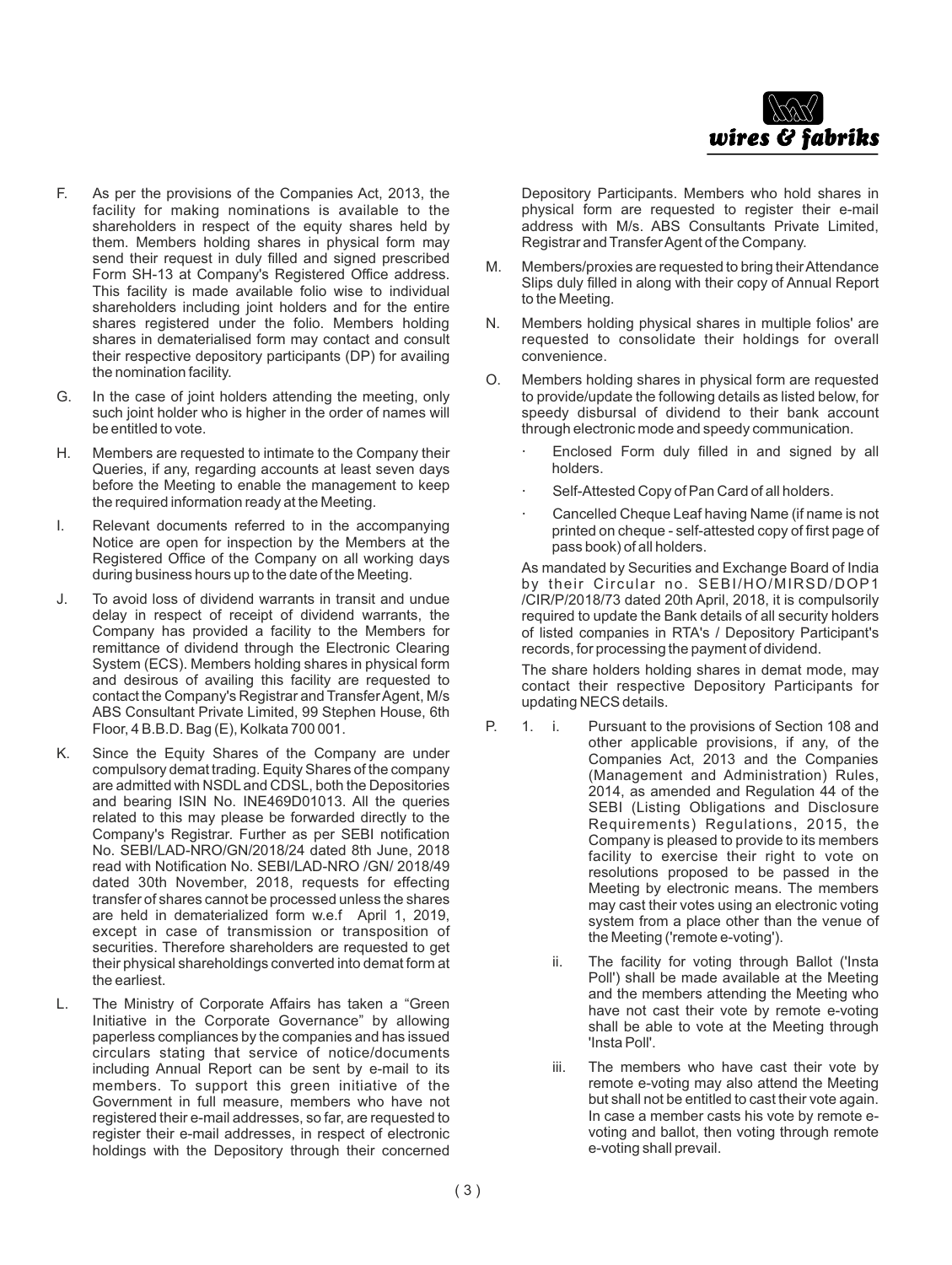

- iv. The Company has engaged the services of NSDL as the Agency to provide e-voting facility.
- v. The Board of Directors of the Company has appointed Mr. Mayank Daga, Company Secretary (Membership No. A 41279), Practicing Company Secretaries as Scrutinizer to scrutinize the Insta Poll and remote e-voting process in a fair and transparent manner and he has communicated his willingness to be appointed and will be available for same purpose.
- vi. The instructions for e-voting are as under:

The way to vote electronically on NSDL e-Voting system consists of "Two Steps" which are mentioned below:

Step 1: Log-in to NSDL e-Voting system at https://www.evoting.nsdl.com/

Step 2: Cast your vote electronically on NSDL e-Voting system.

#### **Step 1: Log-in to NSDLe-Voting system**

- i. Visit the e-Voting website of NSDL. Open web browser by typing the following URL: https://www.evoting.nsdl.com/ either on a Personal Computer or on a mobile.
- ii. Once the home page of e-Voting system is launched, click on the icon "Login" which is available under 'Shareholders' section.
- iii. A new screen will open. You will have to enter your User ID, your Password and a Verification Code as shown on the screen. Alternatively, if you are registered for NSDL e-services i.e. IDEAS, you can log-in at https://eservices.nsdl.com/ with your existing IDEAS login. Once you log-in to NSDL eservices after using your log-in credentials, click on e-Voting and you can proceed to Step 2 i.e. Cast your vote electronically.
- iv. Your User ID details will be as per details given below :
	- a) For Members who hold shares in demat account with NSDL: 8 character DP ID followed by 8 digit Client ID (For example if your DP ID is In300\*\*\* and Client ID is 12\*\*\*\*\*\* then your user ID is IN300\*\*\*12\*\*\*\*\*\*).
	- b) For Members who hold shares in demat account with CDSL: 16 digit Beneficiary ID (For example if your Beneficiary ID is 12\*\*\*\*\*\*\*\*\*\*\*\*\*\* then your user ID is  $12***************$
	- c) For Members holding shares in Physical Form: EVEN Number followed by Folio Number registered with the company (For example if folio number is 001\*\*\* and EVEN is 101456 then user ID is 101456001\*\*\*).
- v. Your password details are given below:
	- a. If you are already registered for e-Voting, then you can use your existing password to login and cast your vote.
	- b. If you are using NSDL e-Voting system for the first time, you will need to retrieve the 'initial password' which was communicated to you. Once you retrieve your 'initial password', you need enter the 'initial password' and the system will force you to change your password.
	- c. How to retrieve your 'initial password'?
		- If your email ID is registered in your demat account or with the company, your 'initial password' is communicated to you on your email ID. Trace the email sent to you from NSDL from your mailbox. Open the email and open the attachment i.e. a .pdf file. Open the .pdf file. The password to open the .pdf file is your 8 digit client ID for NSDL account, last 8 digits of client ID for CDSL account or folio number for shares held in physical form. The .pdf file contains your 'UserID'and your'initial password'.
		- If your email ID is not registered, your 'initial password' is communicated to you on your postal address.
- vi. If you are unable to retrieve or have not received the "Initial password" or have forgotten your password:
	- a. Click on "Forgot User Details/Password?"(If you are holding shares in your demat account with NSDL or CDSL) option available on www.evoting.nsdl.com.
	- b. "Physical User Reset Password?" (If you are holding shares in physical mode) option available on www.evoting.nsdl.com.
	- c. If you are still unable to get the password by aforesaid two options, you can send a request at evoting@nsdl.co.in mentioning your demat account number/folio number, your PAN, your name and your registered address.
- vii. After entering your password, tick on Agree to "Terms and Conditions" by selecting on the check box.
- viii. Now, you will have to click on "Login" button.
- ix. After you click on the "Login" button, Home page of e-Voting will open.

#### **Step 2: Cast your vote electronically on NSDL e-Voting system.**

i. After successful login at Step 1, you will be able to see the Home page of e-Voting. Click on e-Voting. Then, click on Active Voting Cycles.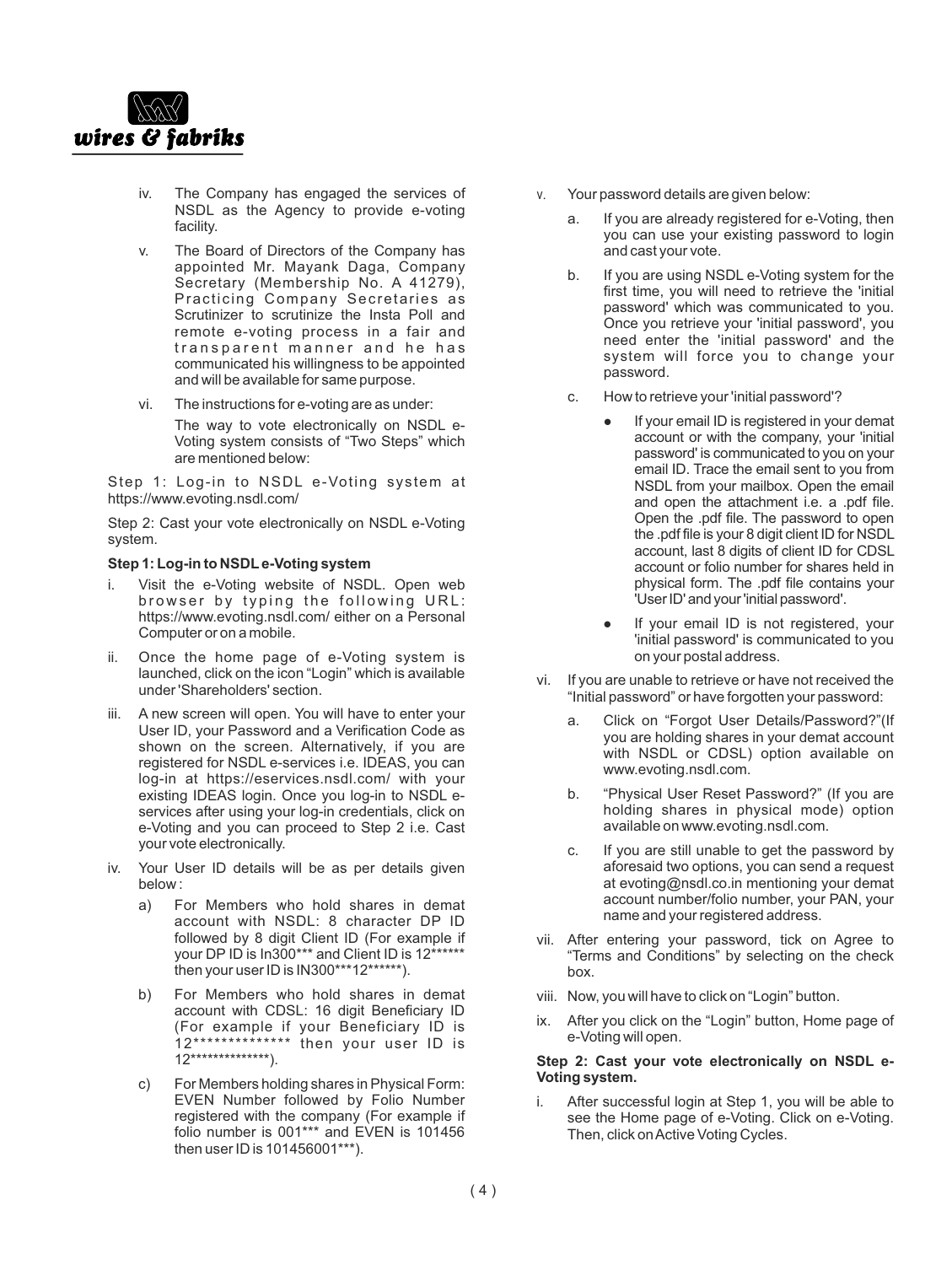

- ii. After click on Active Voting Cycles, you will be able to see all the companies "EVEN" in which you are holding shares and whose voting cycle is in active status.
- iii. Select "EVEN" of the Company.
- iv. Now you are ready for e-Voting as the Voting page opens.
- v. Cast your vote by selecting appropriate options i.e. assent or dissent, verify/modify the number of shares for which you wish to cast your vote and click on "Submit" and also "Confirm" when prompted.
- vi. Upon confirmation, the message "Vote cast successfully" will be displayed.
- vii. You can also take the printout of the votes cast by you by clicking on the print option on the confirmation page.
- viii. Once you confirm your vote on the resolution, you will not be allowed to modify your vote.

#### **General Guidelines for shareholders**

- i. Institutional shareholders (i.e. other than individuals, HUF, NRI etc.) are required to send scanned copy (PDF/JPG Format) of the relevant Board Resolution/ Authority letter etc. with attested specimen signature of the duly authorized signatory(ies) who are authorized to vote, to the Scrutinizer by e-mail to scrutinizer@wirefabrik.com with a copy marked to evoting@nsdl.co.in.
- ii. It is strongly recommended not to share your password with any other person and take utmost care to keep your password confidential. Login to the e-voting website will be disabled upon five unsuccessful attempts to key in the correct password. In such an event, you will need to go through the "Forgot User Details/Password?" or "Physical User Reset Password?" option available on www.evoting.nsdl.com to reset the password.
- iii. In case of any queries, you may refer the Frequently Asked Questions (FAQs) for Shareholders and evoting user manual for Shareholders available at the download section of www.evoting.nsdl.com or call on toll free no.: 1800-222-990 or send a request at evoting@nsdl.co.in

**Place : Jaipur Date : 28th May, 2019**

- 2. You can also update your mobile number and e-mail id in the user profile details of the folio which may be used for sending future communication(s).
- 3. The remote e-voting period commences on 29th July, 2019 (9:00 am) and ends on 31st July, 2019 (5:00 pm). During this period, shareholders of the Company, holding shares either in physical form or in dematerialized form, as on the cut-off date of 25th July, 2019, may cast their vote electronically. The e-voting module shall be disabled by NSDL for voting thereafter. Once the vote on a resolution is cast by the shareholder, the shareholder shall not be allowed to change it subsequently.
- 4. Any person, who acquires shares of the Company and becomes a member of the Company after dispatch of the Notice and holding shares as of the cut-off date, may obtain the login ID and password by sending a request at evoting@nsdl.co.in. However, if you are already registered with NSDL for remote e-voting then you can use your existing user ID and password for casting your vote. If you forget your password, you can reset your password by using "Forgot User Details / Password" option available on www.evoting.nsdl.com or call on Toll Free No. : 1800 222 990
- 5. The voting rights of shareholders shall be in proportion to their shares of the paid up equity share capital of the Company as on the cut-off date of 25th July, 2019. A person, whose name is recorded in the register of members or in the register of beneficial owners maintained by the depositories as on the cut-off date only shall be entitled to avail the facility of remote e-Voting, as well as voting at the meeting through ballot.
- 6. The Scrutinizer, after scrutinising the votes cast at the meeting (Insta Poll) and through remote e-voting, will, not later than two days of conclusion of the Meeting, make a consolidated scrutinizer's report and submit the same to the Chairman.
- 7. The results declared along with the consolidated scrutinizer's report shall be placed on the website of the Company www.wirefabrik.com and on the website of NSDL https:// evoting.nsdl.com. The results shall simultaneously be communicated to the Stock Exchanges. Subject to receipt of requisite number of votes, the Resolutions shall be deemed to be passed on the date of the Meeting, i.e. 1st August, 2019

**By Order of the Board For Wires and Fabriks (S.A.) Ltd.**

> **(ABHISHEK UPADHYAYA) Company Secretary**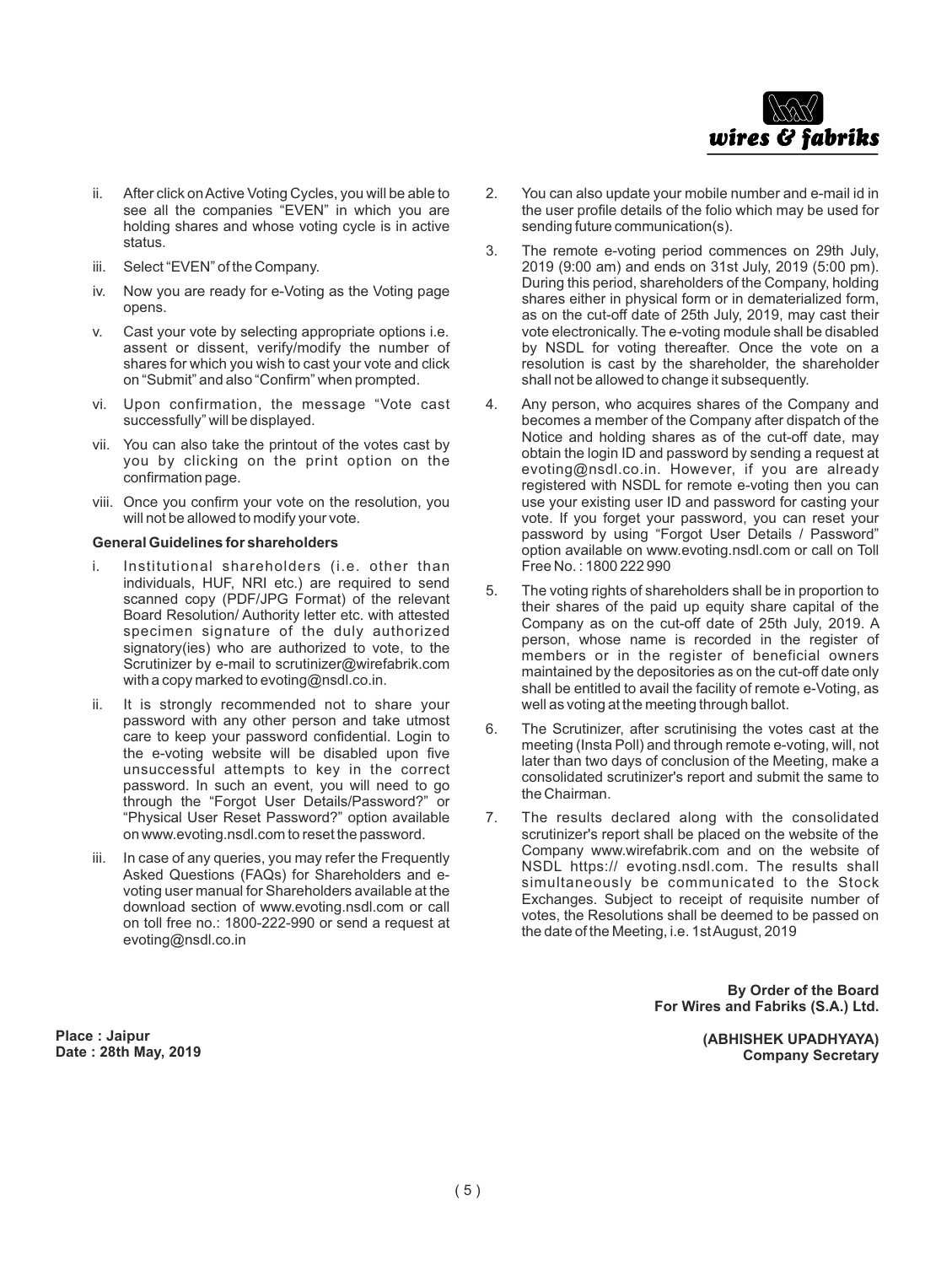

#### **ANNEXURE TO NOTICE Explanatory Statement Pursuant to Section 102 of the Companies Act, 2013**

#### **ITEM NO. 4**

Mr. Kishan Kumar Khaitan was re-appointed as a Chairman cum Managing Director of the Company for a period of 5 years w.e.f. 01.04.2017 and remuneration fixed for a period of 3 years upto 31.03.2020. The Ministry of Corporate Affairs vide letter dated 25th July, 2017 approved the Company to pay total remuneration of Rs. 1,78,87,000 for F-Y 2017-18, Rs. 2,05,70,000 for the F-Y 2018-19 and Rs. 2,36,55,000 for the F-Y 2019-20 as minimum remuneration, being in excess of the limits specified in Part II of Schedule V of the Companies Act, 2013, to Mr. Kishan Kumar Khaitan. The Nomination & Remuneration Committee at their meeting held on 28th May, 2019 after taking into account financial position of the Company, trend, his qualification, experience, past performance, previous remuneration and also keeping in view the interest of the Company and the shareholders, recommended remuneration and other perquisites which was subsequently accepted by the Board of Directors subject to the approval of the shareholders by way of Special Resolution as under:

Salary for the F-Y 2020-21: Rs. 2,72,03,000 per annum. Salary for the F-Y2021-22: Rs. 3,12,84,000 per annum.

Mr. Kishan Kumar Khaitan will also be entitled to certain perquisites/ allowances etc. as contained in the draft supplementary agreement.

Further, Mr. Kishan Kumar Khaitan will also be entitled to certain retirement benefits after retirement/cessation of service as per rules of the Company.

**Information pursuant to Section II of Part II of Schedule V of the Companies Act, 2013 relating to remuneration payable to Mr. Kishan Kumar Khaitan, Chairman cum Managing Director:**

#### **I. GENERALINFORMATION:**

- *(1) Nature of Industry:* Manufacturing of products for paper industry (Technical Textile & Chemicals) and wind power generation.
- *(2) Date or expected date of commencement of commercial production:*

Already in commercial production.

- *(3) In case of new companies, expected date of commencement of activities as per project approved by financial institutions appearing in the prospectus:* N. A.
- *(4) Financial performance based on given indicators:* The financial performance of the Company in brief is as under:

|              |           |           | (Rs. In lacs) |
|--------------|-----------|-----------|---------------|
|              | 2018-2019 | 2017-2018 | 2016-2017     |
| Turnover     | 10566.17  | 10472.73  | 10920.62      |
| <b>PRIDT</b> | 1357.00   | 1264.14   | 1442.97       |
| <b>PAT</b>   | 127.12    | 83.94     | 4.03          |
| Dividend (%) | 6.00      | 6.00      | 6.00          |

*(5) Foreign investments or collaborators, if any.* There is no foreign investment or collaborations.

#### **II. INFORMATION ABOUT THE APPOINTEE:**

#### *(1) Background details:*

Mr. Kishan Kumar Khaitan joined the Company in the year 1978 and was first appointed as whole-time director designated as Jt. Managing Director since 01.10.1984. He was elevated and re-designated as the Managing Director of the Company since 27.06.2014. He was appointed as the Chairman of the Board w.e.f. 31st October, 2015. He is a renowned industrialist. He is on the Board of several companies. Mr. Kishan Kumar Khaitan has rich experience in Paper Industry and varied experience in diversified fields.

*(2) Past remuneration:*

The past remuneration of Mr. Kishan Kumar Khaitan was governed by Resolution passed by the Shareholders at the Annual General Meeting held on 9th August, 2016 and approved by the Ministry of Corporate Affairs as minimum remuneration. The remuneration payable for the financial year ending 31st March, 2020 is Rs. 2,36,55,000.

- *(3) Recognition or awards:* N. A.
- *(4) Job profile and his suitability:*

His leadership made the Company an established player of the industry and has diversified successfully into various products. He is responsible for growth plans and corporate strategy. He sets company's strategic direction while overseeing all operations and management matters. During his tenure as Chairman cum Managing Director the Company has progressed well. His continued guidance will help the Company in touching new scales of success.

*(5) Remuneration proposed:* 

The remuneration proposed to be paid to Mr. Kishan Kumar Khaitan is stated earlier in this explanatory **Statement** 

- *(6) Comparative remuneration profile with respect to industry, size of the company, profile of the position and person:* Taking into account these considerations and the responsibilities shouldered by him, the aforesaid remuneration is commensurate with the remuneration
- *(7) Pecuniary relationship directly or indirectly with the company, or relationship with the managerial personnel, if any.*

package paid to similar appointees in other companies.

Besides the remuneration proposed, Mr. Kishan Kumar Khaitan has no other pecuniary relationship with the Company except that Mr. Kishan Kumar Khaitan is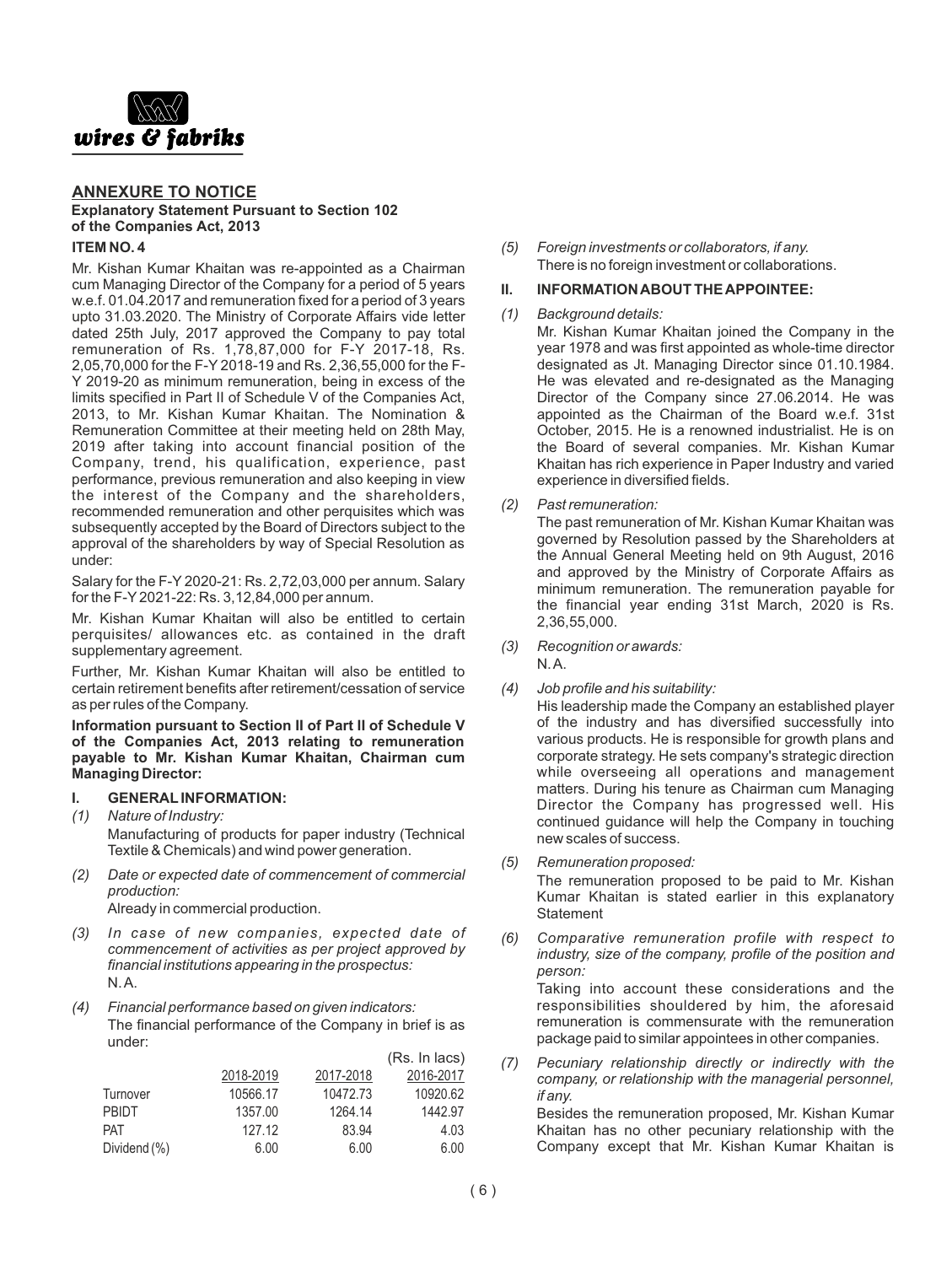

related to Mr. Devesh Khaitan who is the Executive Director of the Company.

#### **III. OTHER INFORMATION:**

*(1) Reasons of loss or inadequate profits:*

The Company is a profit making and dividend paying company. Only for the purpose of payment of Managerial Remuneration, the Company had inadequate profits, which was due to the nature of business environment it works in.

- *(2) Steps taken or proposed to be taken for improvement:* Continued efforts on technology up-gradation, R & D activities as well as completion of modernization and expansion projects will result into overall improvement in the coming years.
- *(3) Expected increase in productivity and profits in measurable terms:* After the completion of modernization and expansion projects and the improvement in economic scenario, company expects improved performance in the coming years. However profit will increase only on absorption of

higher interest and depreciation in coming period.

#### **IV. DISCLOSURES:**

The remuneration package along with the corresponding details payable to Mr. Kishan Kumar Khaitan has already been mentioned earlier. The Report on Corporate Governance in the Annual Report indicates the remuneration paid to the managerial personnel as well as to all other Directors. There is no severance fee or stock option available to him. The respective tenure of Mr. Kishan Kumar Khaitan is governed by the agreement.

This resolution is being proposed as a Special Resolution in view of the relevant provisions of Schedule V to the Companies Act, 2013 and Regulation 17(6)(e) of the SEBI (Listing Obligations and Disclosure Requirements) Regulations, 2015 requiring a special resolution for payment of remuneration as minimum remuneration, which is exceeding the limits specified under the said provisions.

Your directors consider Mr. Kishan Kumar Khaitan's experience and expertise of great value to the Company and commend the special resolution for approval.

Members are requested to treat the same as abstract of the terms of remuneration under Section 190 of the Companies Act, 2013.

Except Mr. Kishan Kumar Khaitan and Devesh Khaitan, no other Director, Managers, Key Managerial Personnel and their respective relatives are interested, either financially or otherwise, in passing of the above Resolution.

#### **ITEM NO. 5**

Mr. Mahendra Khaitan was re-appointed as the Managing Director of the Company for a period of 5 years w.e.f. 01.04.2017 and remuneration fixed for a period of 3 years upto 31.03.2020. The Ministry of Corporate Affairs vide letter dated 25th July, 2017 approved the Company to pay total

remuneration of Rs. 1,78,43,000 for F-Y 2017-18, Rs. 2,05,19,000 for the F-Y 2018-19 and Rs. 2,35,97,000 for the F-Y 2019-20 as minimum remuneration, being in excess of the limits specified in Part II of Schedule V of the Companies Act, 2013, to Mr. Mahendra Khaitan. The Nomination & Remuneration Committee at their meeting held on 28th May, 2019 after taking into account financial position of the Company, trend, his qualification, experience, past performance, previous remuneration and also keeping in view the interest of the Company and the shareholders, recommended remuneration and other perquisites which was subsequently accepted by the Board of Directors subject to the approval of the shareholders by way of Special Resolution as under:

Salary for the F-Y 2020-21: Rs. 2,71,37,000 per annum. Salary for the F-Y2021-22: Rs. 3,12,07,000 per annum.

Mr. Mahendra Khaitan will also be entitled to certain perquisites/ allowances etc. as contained in the draft supplementary agreement.

Further, Mr. Mahendra Khaitan will also be entitled to certain retirement benefits after retirement/cessation of service as per rules of the Company.

#### **Information pursuant to Section II of Part II of Schedule V of the Companies Act, 2013 relating to remuneration payable to Mr. Mahendra Khaitan, Managing Director:**

#### **I. GENERALINFORMATION:**

*(1) Nature of Industry:*

Manufacturing of products for paper industry (Technical Textile & Chemicals) and wind power generation.

*(2) Date or expected date of commencement of commercial production:*

Already in commercial production.

- *(3) In case of new companies, expected date of commencement of activities as per project approved by financial institutions appearing in the prospectus:* N. A.
- *(4) Financial performance based on given indicators:*

The financial performance of the Company in brief is as under:  $(D - I - I - I - I)$ 

|              |           |           | $(TS, III)$ 11 $(0.5)$ |
|--------------|-----------|-----------|------------------------|
|              | 2018-2019 | 2017-2018 | 2016-2017              |
| Turnover     | 10566.17  | 10472.73  | 10920.62               |
| <b>PRIDT</b> | 1357.00   | 1264.14   | 1442.97                |
| <b>PAT</b>   | 127.12    | 83.94     | 4.03                   |
| Dividend (%) | 6.00      | 6.00      | 6.00                   |

*(5) Foreign investments or collaborators, if any.* There is no foreign investment or collaborations.

#### **II. INFORMATION ABOUT THE APPOINTEE:**

*(1) Background details:* 

Mr. Mahendra Khaitan joined the Company in the year 1989 and was first appointed as whole-time director designated as Executive Director in the year 1989. He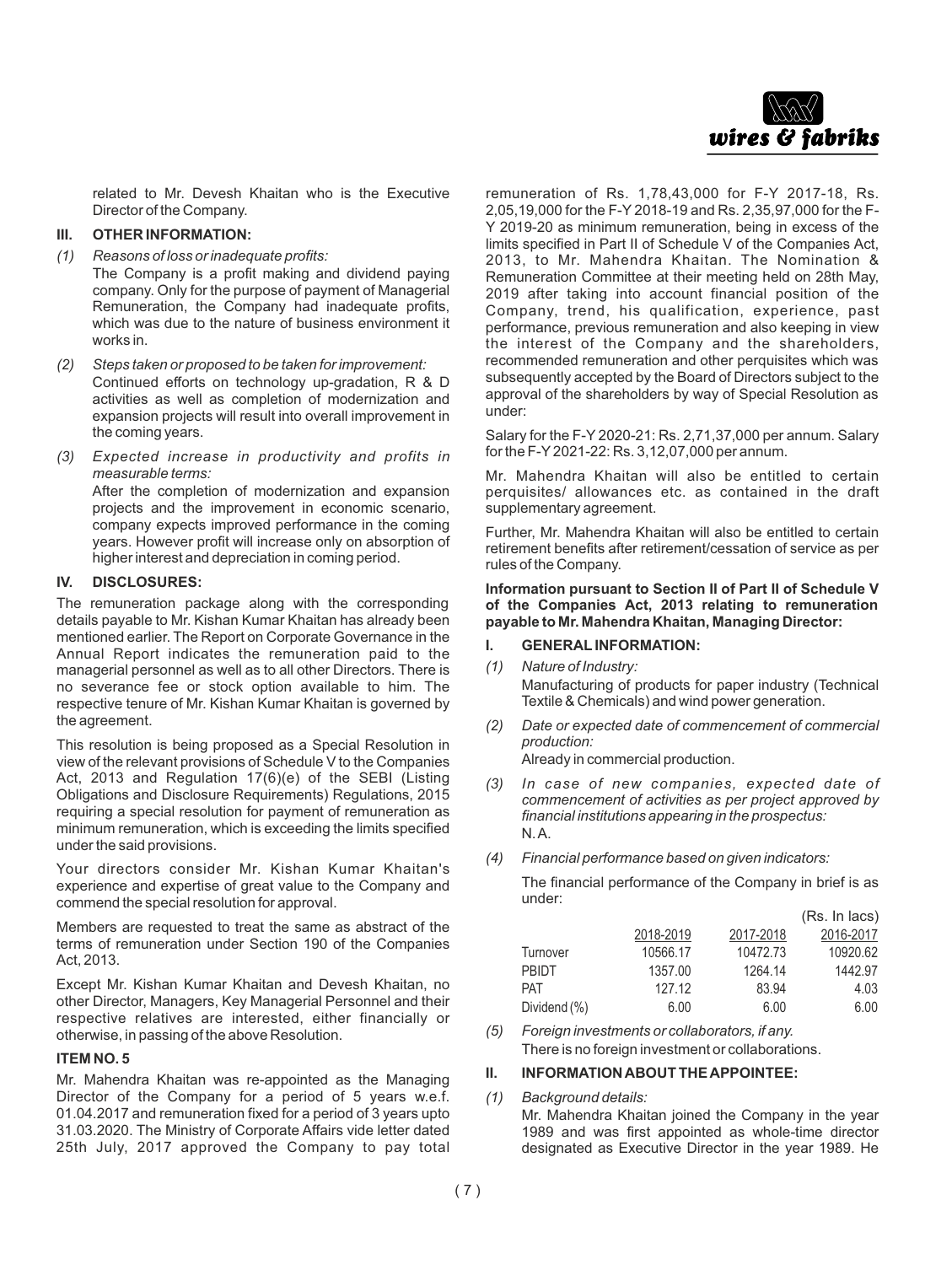

was elevated and re-designated as the Jt. Managing Director of the Company on 27.06.2014. He was appointed as the Managing director of the Company w.e.f. 25.05.2016. He is a renowned industrialist. He is on the Board of several companies. Mr. Mahendra Khaitan has rich experience in Paper Industry and varied experience in diversified fields.

*(2) Past remuneration:*

The past remuneration of Mr. Mahendra Khaitan was governed by Resolution passed by the Shareholders at the Annual General Meeting held on 9th August, 2016 and approved by the Ministry of Corporate Affairs as minimum remuneration. The remuneration payable for the financial year ending 31st March, 2020 is Rs. 2,35,97,000.

- *(3) Recognition or awards:* N. A.
- *(4) Job profile and his suitability:*

His leadership made the Company an established player of the industry and has diversified successfully into various products. He is responsible for day to day activities of the Company and policy decisions. He sets company's strategic direction while overseeing all operations and management matters. During his tenure as Managing Director the Company has progressed well. His continued guidance will help the Company in touching new scales of success.

- *(5) Remuneration proposed:*  The remuneration proposed to be paid to Mr. Mahendra Khaitan is stated earlier in this explanatory Statement
- *(6) Comparative remuneration profile with respect to industry, size of the company, profile of the position and person:*

Taking into account these considerations and the responsibilities shouldered by him, the aforesaid remuneration is commensurate with the remuneration package paid to similar appointees in other companies.

*(7) Pecuniary relationship directly or indirectly with the company, or relationship with the managerial personnel, if any.*

Besides the remuneration proposed, Mr. Mahendra Khaitan has no other pecuniary relationship with the Company except that Mr. Mahendra Khaitan is related to Ms. Pranika Khaitan Rawat who is a Non-Executive, Non-Independent Director of the Company.

#### **III. OTHER INFORMATION:**

- *(1) Reasons of loss or inadequate profits:*
	- The Company is a profit making and dividend paying company. Only for the purpose of payment of Managerial Remuneration, the Company had inadequate profits, which was due to the nature of business environment it works in.
- *(2) Steps taken or proposed to be taken for improvement:*

Continued efforts on technology up-gradation, R & D activities as well as completion of modernization and expansion projects will result into overall improvement in the coming years.

*(3) Expected increase in productivity and profits in measurable terms:*

After the completion of modernization and expansion projects and the improvement in economic scenario, company expects improved performance in the coming years. However profit will increase only on absorption of higher interest and depreciation in coming period.

#### **IV. DISCLOSURES:**

The remuneration package along with the corresponding details payable to Mr. Mahendra Khaitan has already been mentioned earlier. The Report on Corporate Governance in the Annual Report indicates the remuneration paid to the managerial personnel as well as to all other Directors. There is no severance fee or stock option available to him. The respective tenure of Mr. Mahendra Khaitan is governed by the agreement.

This resolution is being proposed as a Special Resolution in view of the relevant provisions of Schedule V to the Companies Act, 2013 and Regulation 17(6)(e) of the SEBI (Listing Obligations and Disclosure Requirements) Regulations, 2015 requiring a special resolution for payment of remuneration as minimum remuneration, which is exceeding the limits specified under the said provisions.

Your directors consider Mr. Mahendra Khaitan's experience and expertise of great value to the Company and commend the special resolution for approval.

Members are requested to treat the same as abstract of the terms of remuneration under Section 190 of the Companies Act, 2013.

Except Mr. Mahendra Khaitan and Ms. Pranika Khaitan Rawat, no other Director, Managers, Key Managerial Personnel and their respective relatives are interested, either financially or otherwise, in passing of the above Resolution.

#### **ITEM NO. 6**

Mr. Devesh Khaitan was re-appointed as the Executive Director of the Company for a period of 5 years w.e.f. 01.04.2017 and remuneration fixed for a period of 3 years upto 31.03.2020. The Ministry of Corporate Affairs vide letter dated 25th July, 2017 approved the Company to pay total remuneration of Rs. 1,68,00,000 for F-Y 2017-18, Rs. 1,93,20,000 for the F-Y 2018-19 and Rs. 2,22,18,000 for the F-Y 2019-20 as minimum remuneration, being in excess of the limits specified in Part II of Schedule V of the Companies Act, 2013, to Mr. Devesh Khaitan. The Nomination & Remuneration Committee at their meeting held on 28th May, 2019 after taking into account financial position of the Company, trend, his qualification, experience, past performance, previous remuneration and also keeping in view the interest of the Company and the shareholders, recommended remuneration and other perquisites which was subsequently accepted by the Board of Directors subject to the approval of the shareholders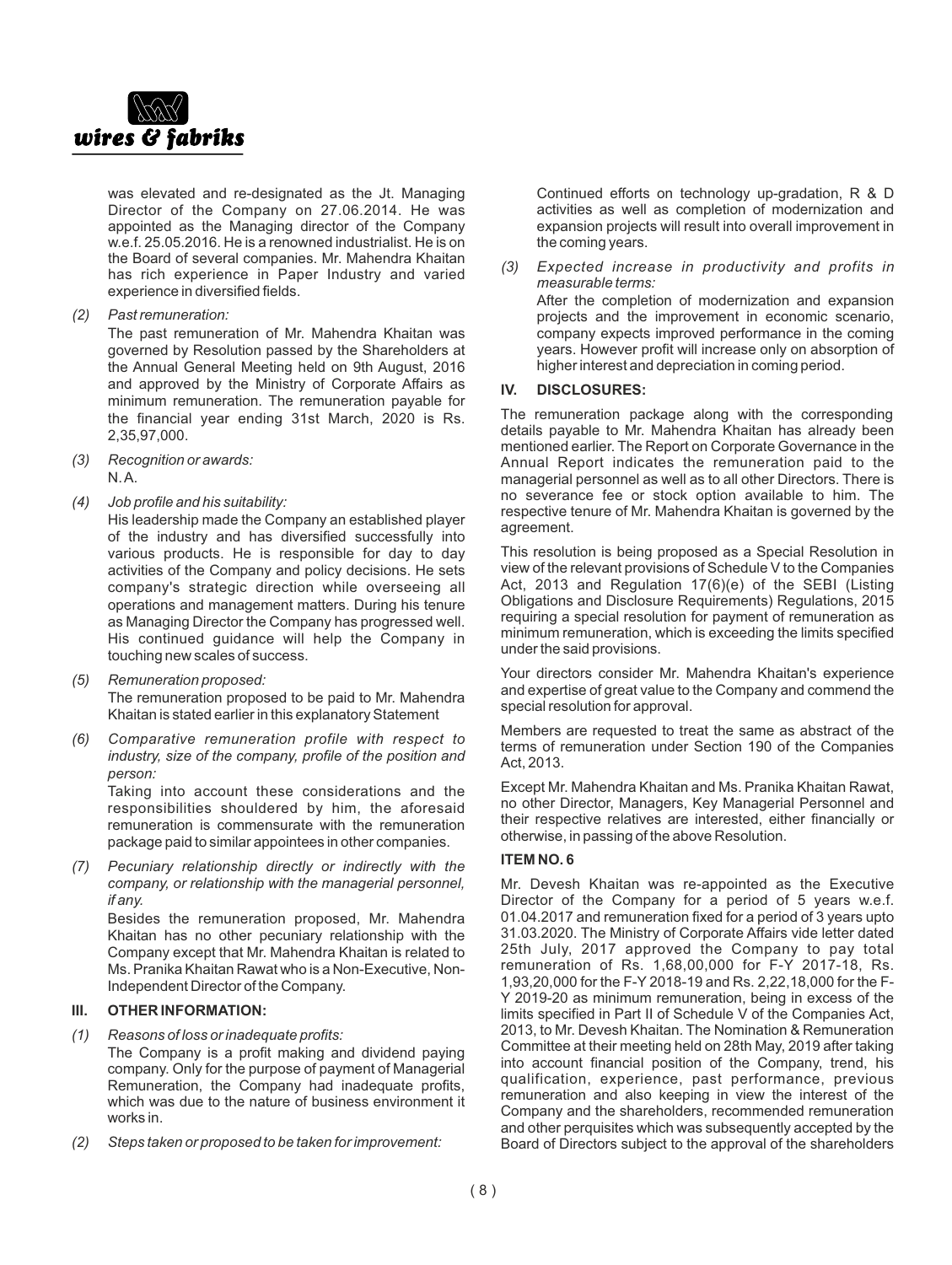

by way of Special Resolution as under:

Salary for the F-Y 2020-21: Rs. 2,55,51,000 per annum. Salary for the F-Y2021-22: Rs. 2,93,83,000 per annum.

Mr. Devesh Khaitan will also be entitled to certain perquisites/ allowances etc. as contained in the draft supplementary agreement.

Further, Mr. Devesh Khaitan will also be entitled to certain retirement benefits after retirement/cessation of service as per rules of the Company.

**Information pursuant to Section II of Part II of Schedule V of the Companies Act, 2013 relating to remuneration payable to Mr. Devesh Khaitan, Executive Director:** 

#### **I. GENERALINFORMATION:**

- *(1) Nature of Industry:* Manufacturing of products for paper industry (Technical Textile & Chemicals) and wind power generation.
- *(2) Date or expected date of commencement of commercial production:*

Already in commercial production.

- *(3) In case of new companies, expected date of commencement of activities as per project approved by financial institutions appearing in the prospectus:* N. A.
- *(4) Financial performance based on given indicators:* The financial performance of the Company in brief is as under:

|              |           |           | (Rs. In lacs) |
|--------------|-----------|-----------|---------------|
|              | 2018-2019 | 2017-2018 | 2016-2017     |
| Turnover     | 10566.17  | 10472.73  | 10920.62      |
| <b>PBIDT</b> | 1357.00   | 1264.14   | 1442.97       |
| <b>PAT</b>   | 127.12    | 83.94     | 4.03          |
| Dividend (%) | 6.00      | 6.00      | 6.00          |
|              |           |           |               |

*(5) Foreign investments or collaborators, if any.* There is no foreign investment or collaborations.

#### **II. INFORMATION ABOUT THE APPOINTEE:**

*(1) Background details:* 

Mr. Devesh Khaitan joined the Company in the year 2009 and was first appointed as Business Executive then promoted as Deputy Chief Operating Officer - Chemicals in the year 2009 itself. He was continuing at that position since 17.03.2009. He was appointed and designated as the Executive Director of the Company since 27.06.2014. He is a renowned industrialist. He is on the Board of several companies. Mr. Devesh Khaitan has rich experience in Paper Industry and varied experience in diversified fields.

*(2) Past remuneration:*

The past remuneration of Mr. Devesh Khaitan was governed by Resolution passed by the Shareholders at the Annual General Meeting held on 9<sup>th</sup> August, 2016 and approved by the Ministry of Corporate Affairs as minimum remuneration. The remuneration payable for the financial

year ending 31<sup>st</sup> March, 2020 is Rs. 2,22,18,000.

- *(3) Recognition or awards:* N. A.
- *(4) Job profile and his suitability:*

His leadership made the Company an established player of the industry and has diversified successfully into various products. He is responsible for policy implementation and management of various functions. He sets company's strategic direction while overseeing all operations and management matters. During his tenure as Executive Director the Company has progressed well. His continued guidance will help the Company in touching new scales of success.

- *(5) Remuneration proposed:*  The remuneration proposed to be paid to Mr. Devesh Khaitan is stated earlier in this explanatory Statement
- *(6) Comparative remuneration profile with respect to industry, size of the company, profile of the position and person:*

Taking into account these considerations and the responsibilities shouldered by him, the aforesaid remuneration is commensurate with the remuneration package paid to similar appointees in other companies.

*(7) Pecuniary relationship directly or indirectly with the company, or relationship with the managerial personnel, if any.*

Besides the remuneration proposed, Mr. Devesh Khaitan has no other pecuniary relationship with the Company except that Ms. Devesh Khaitan is related to Mr. Kishan Kumar Khaitan who is a Chairman cum Managing Director of the Company.

#### **III. OTHER INFORMATION:**

- *(1) Reasons of loss or inadequate profits:* The Company is a profit making and dividend paying company. Only for the purpose of payment of Managerial Remuneration, the Company had inadequate profits, which was due to the nature of business environment it works in.
- *(2) Steps taken or proposed to be taken for improvement:* Continued efforts on technology up-gradation, R & D activities as well as completion of modernization and expansion projects will result into overall improvement in the coming years.
- *(3) Expected increase in productivity and profits in measurable terms:* After the completion of modernization and expansion projects and the improvement in economic scenario, company expects improved performance in the coming years. However profit will increase only on absorption of higher interest and depreciation in coming period.

#### **IV. DISCLOSURES:**

The remuneration package along with the corresponding details payable to Mr. Devesh Khaitan has already been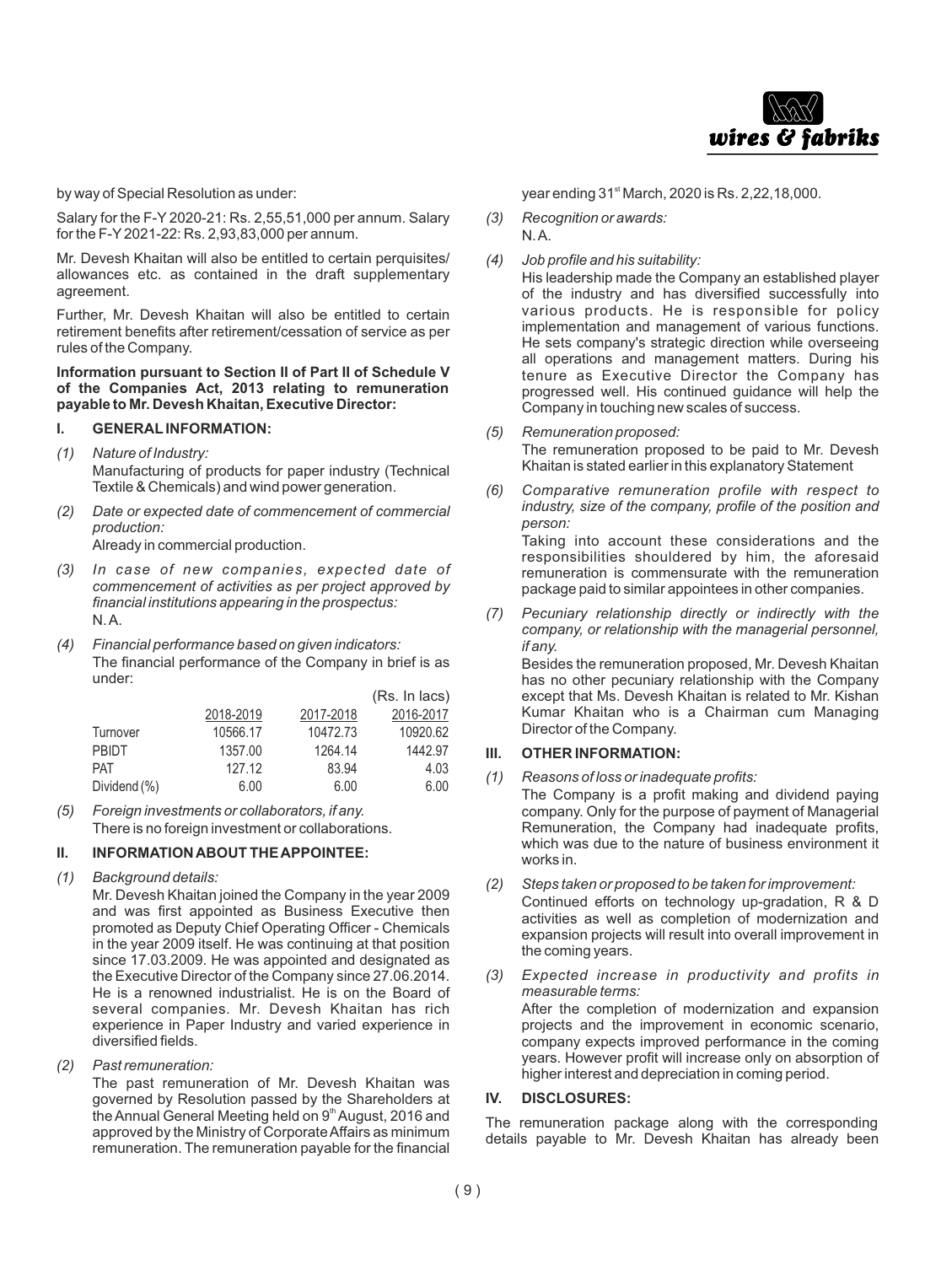

mentioned earlier. The Report on Corporate Governance in the Annual Report indicates the remuneration paid to the managerial personnel as well as to all other Directors. There is no severance fee or stock option available to him. The respective tenure of Mr. Devesh Khaitan is governed by the agreement.

This resolution is being proposed as a Special Resolution in view of the relevant provisions of Schedule V to the Companies Act, 2013 and Regulation 17(6)(e) of the SEBI (Listing Obligations and Disclosure Requirements) Regulations, 2015 requiring a special resolution for payment of remuneration as minimum remuneration, which is exceeding the limits specified under the said provisions.

Your directors consider Mr. Devesh Khaitan's experience and expertise of great value to the Company and commend the special resolution for approval.

Members are requested to treat the same as abstract of the terms of remuneration under Section 190 of the Companies Act, 2013.

Except Mr. Devesh Khaitan and Mr. Kishan Kumar Khaitan, no other Director, Managers, Key Managerial Personnel and their respective relatives are interested, either financially or otherwise, in passing of the above Resolution.

> **By Order of the Board For Wires and Fabriks (S.A.) Ltd.**

> > **(ABHISHEK UPADHYAYA) Company Secretary**

**Place : Jaipur Date : 28th May, 2019**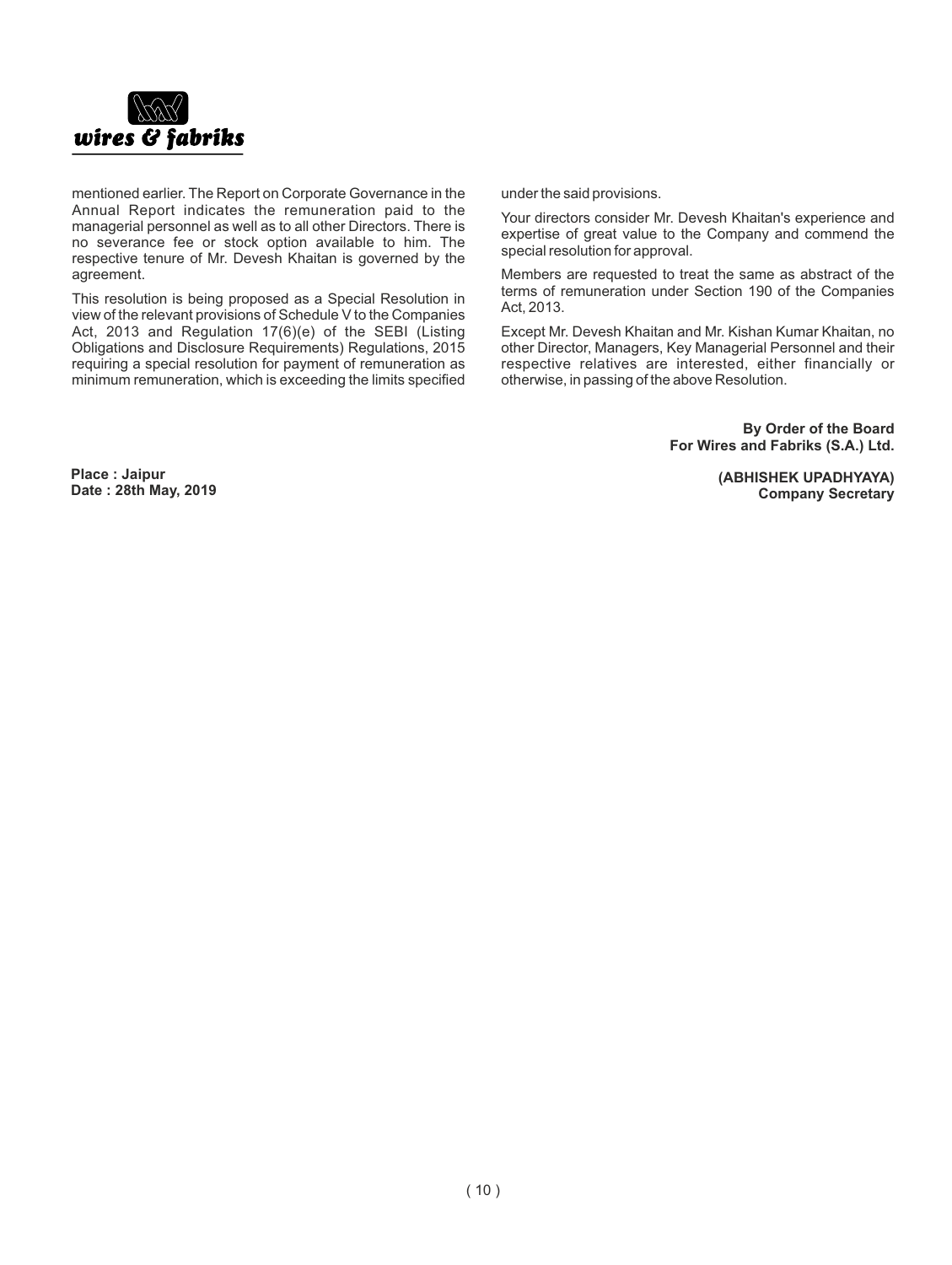

#### **Route Map of venue of Annual General Meeting**

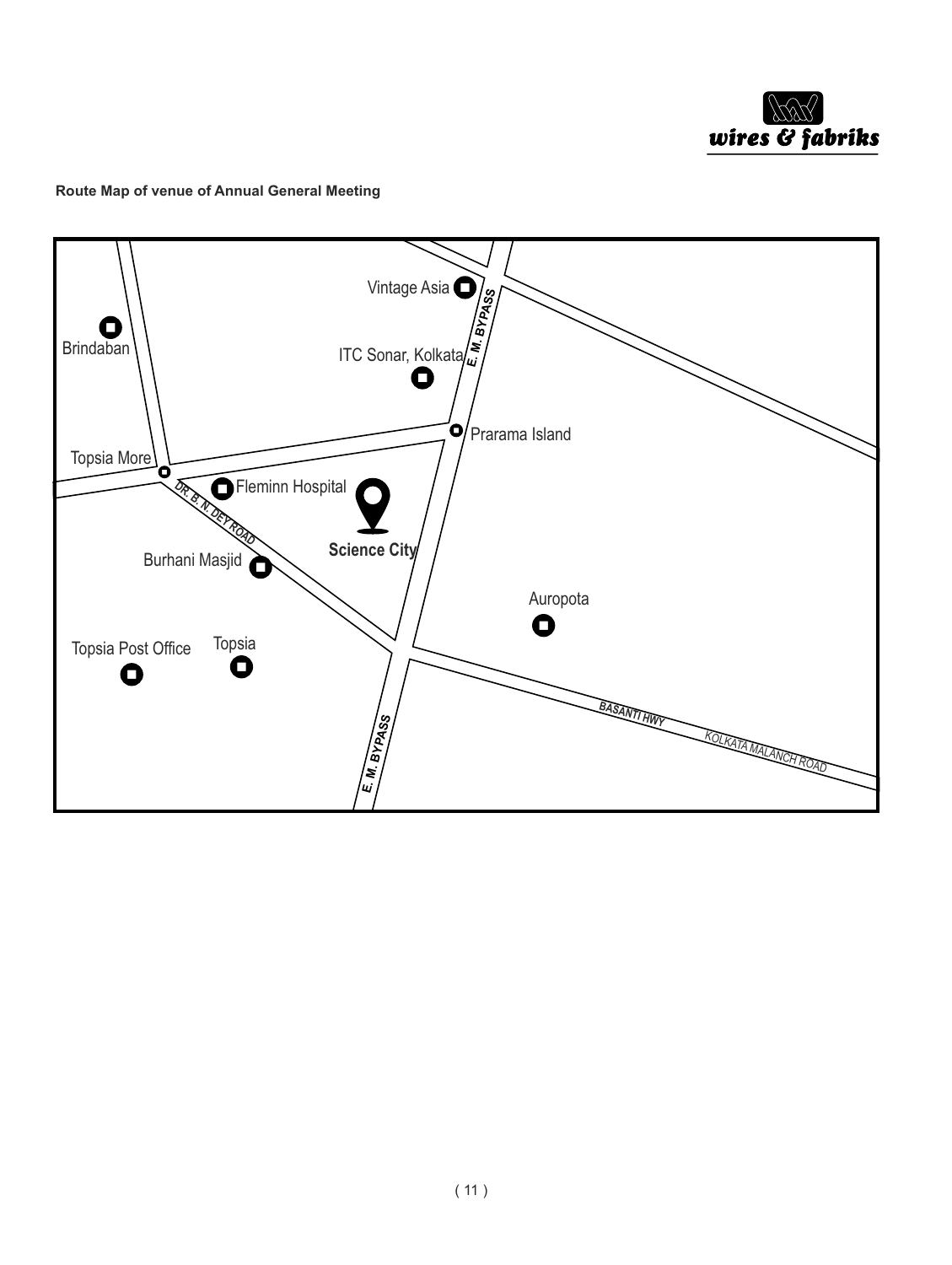

# **Wires and Fabriks (S.A.) Limited**

(CIN: L29265WB1957PLC023379) Regd. Office: 7 Chittaranjan Avenue, Kolkata -700 072 Website: www.wirefabrik.com, E-Mail: cs@wirefabrik.com Ph. (033) 4012-4012

## **Attendance Slip – 62nd AGM**

(Please sign and handover at the entrance of the Meeting Hall)

# **Registered Folio / DP ID & Client ID**

### **Name and Address of the Shareholder**

- 1. I being a Member / Proxy of the member(s) of the Company, hereby record my/our presence at the 62nd Annual General Meeting of the Company on Thursday, the 1st day of August, 2019 at 12.00 Noon at Seminar Hall, Science City, JBS Halden Avenue, Kolkata - 700 046.
- 2. Signature of the Shareholder / Proxy present.
- 3. Shareholder / Proxy holder wishing to attend the Meeting must bring the Attendance Slip to the Meeting and handover at the entrance duly signed.
- 4. Shareholder / Proxy holders are requested to kindly bring their copies of Annual Report to the Meeting Hall.

### Note: PLEASE CUT HERE AND BRING THE ABOVE ATTENDANCE SLIP TO THE MEETING.

| <b>EVEN (E-Voting Event Number)</b> | User ID- | Password / PIN |
|-------------------------------------|----------|----------------|
| .10937                              |          |                |

### **ELECTRONIC VOTING PARTICULARS**

Note: Please read the Instructions printed under the Note No. P to the Notice dated 28<sup>th</sup> May, 2019 of the 62nd Annual General Meeting. The e-Voting period starts from 9.00 a.m. on 29th July, 2019 and ends at 5.00 p.m. on 31st July, 2019. The e-voting module shall be disabled by NDSL for voting thereafter.